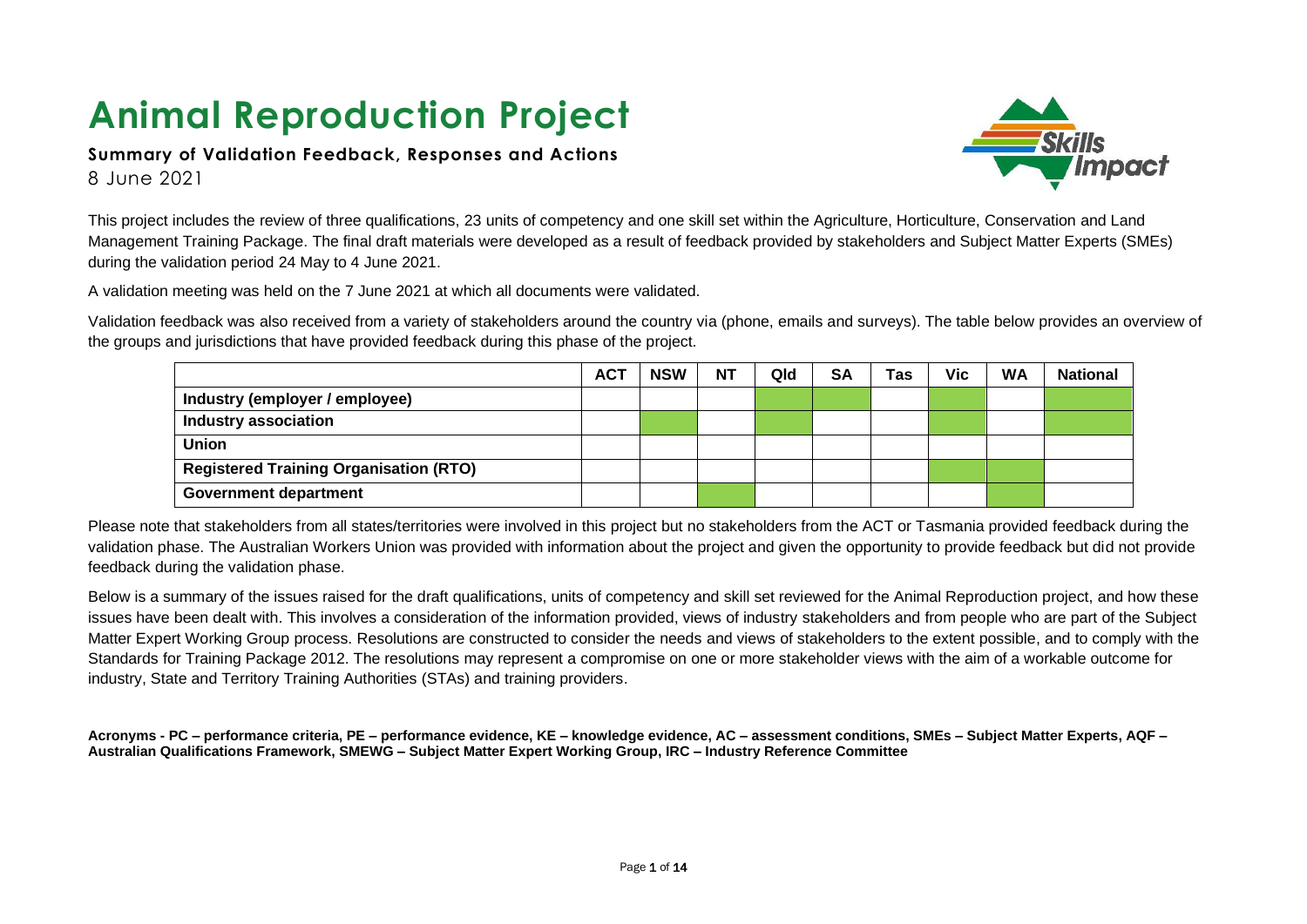Please use the menu below to navigate to the feedback you wish to view.

### **Table of Contents**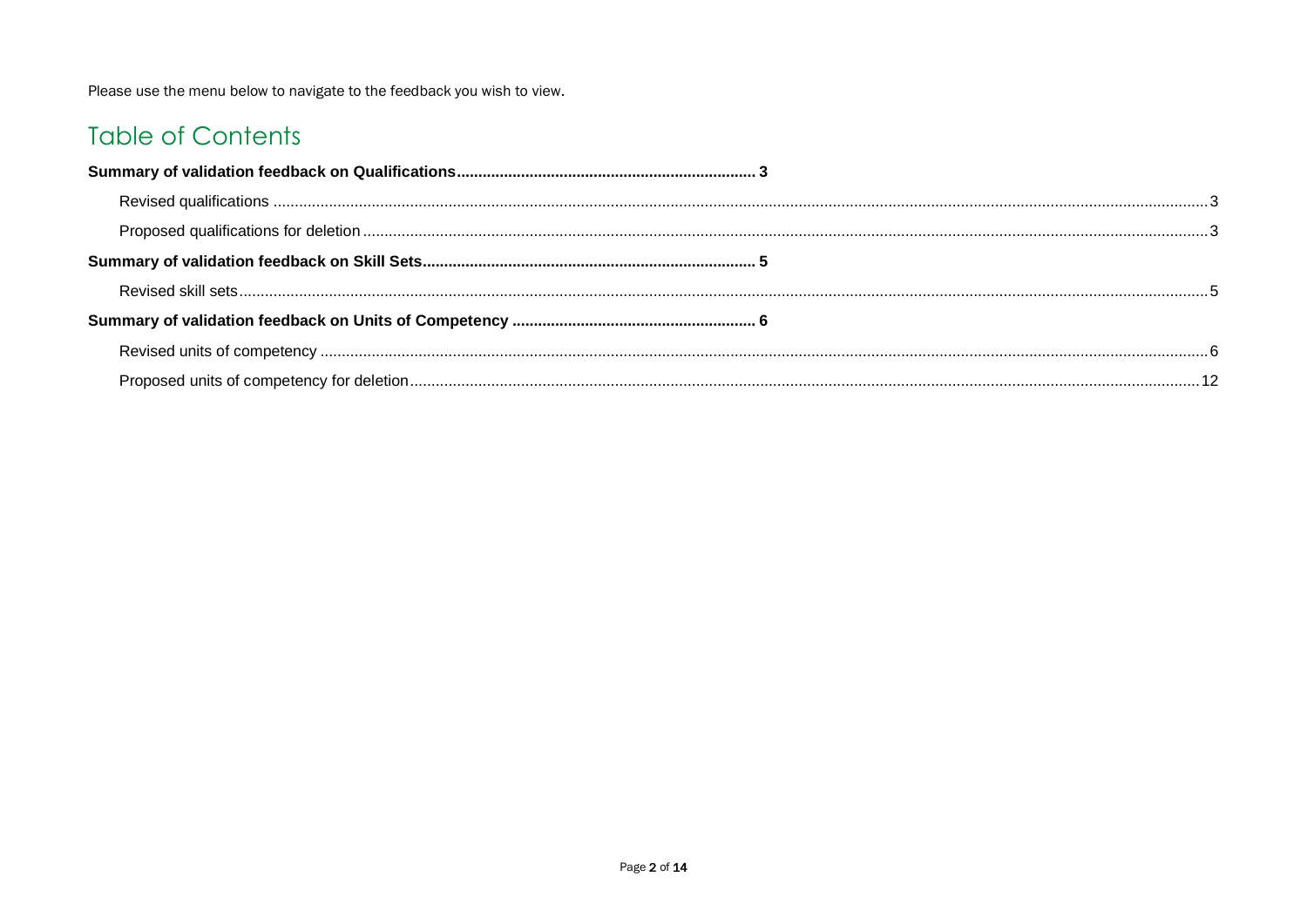## <span id="page-2-0"></span>Summary of validation feedback on Qualifications

### <span id="page-2-1"></span>Revised qualifications

| <b>Stakeholder Comments and Identified Issues</b> |           | <b>Consideration and Proposed Resolution</b> |
|---------------------------------------------------|-----------|----------------------------------------------|
| AHC30416 Certificate III in Pork Production       |           |                                              |
| <b>SMEWG Validation Meeting:</b>                  | Validated | Thank you                                    |
| Industry; VIC, SA & National                      |           |                                              |
| Industry Association; VIC &<br>QLD                |           |                                              |
| RTO, WA                                           |           |                                              |
| AHC30516 Certificate III in Poultry Production    |           |                                              |
| <b>SMEWG Validation Meeting:</b>                  | Validated | Thank you                                    |
| Industry; VIC, SA & National                      |           |                                              |
| Industry Association; VIC &<br>QLD                |           |                                              |
| RTO, WA                                           |           |                                              |

### <span id="page-2-2"></span>Proposed qualifications for deletion

| <b>Stakeholder Comments and Identified Issues</b> |                                                                                                                                                                               | <b>Consideration and Proposed Resolution</b>       |
|---------------------------------------------------|-------------------------------------------------------------------------------------------------------------------------------------------------------------------------------|----------------------------------------------------|
| AHC50216 Diploma of Pork Production               |                                                                                                                                                                               |                                                    |
| Government, WA                                    | The validation drafts were circulated through our<br>networks for review, and have received no feedback to<br>date.<br>We note the validation drafts include the deletion of: | Thank you for your feedback, which has been noted. |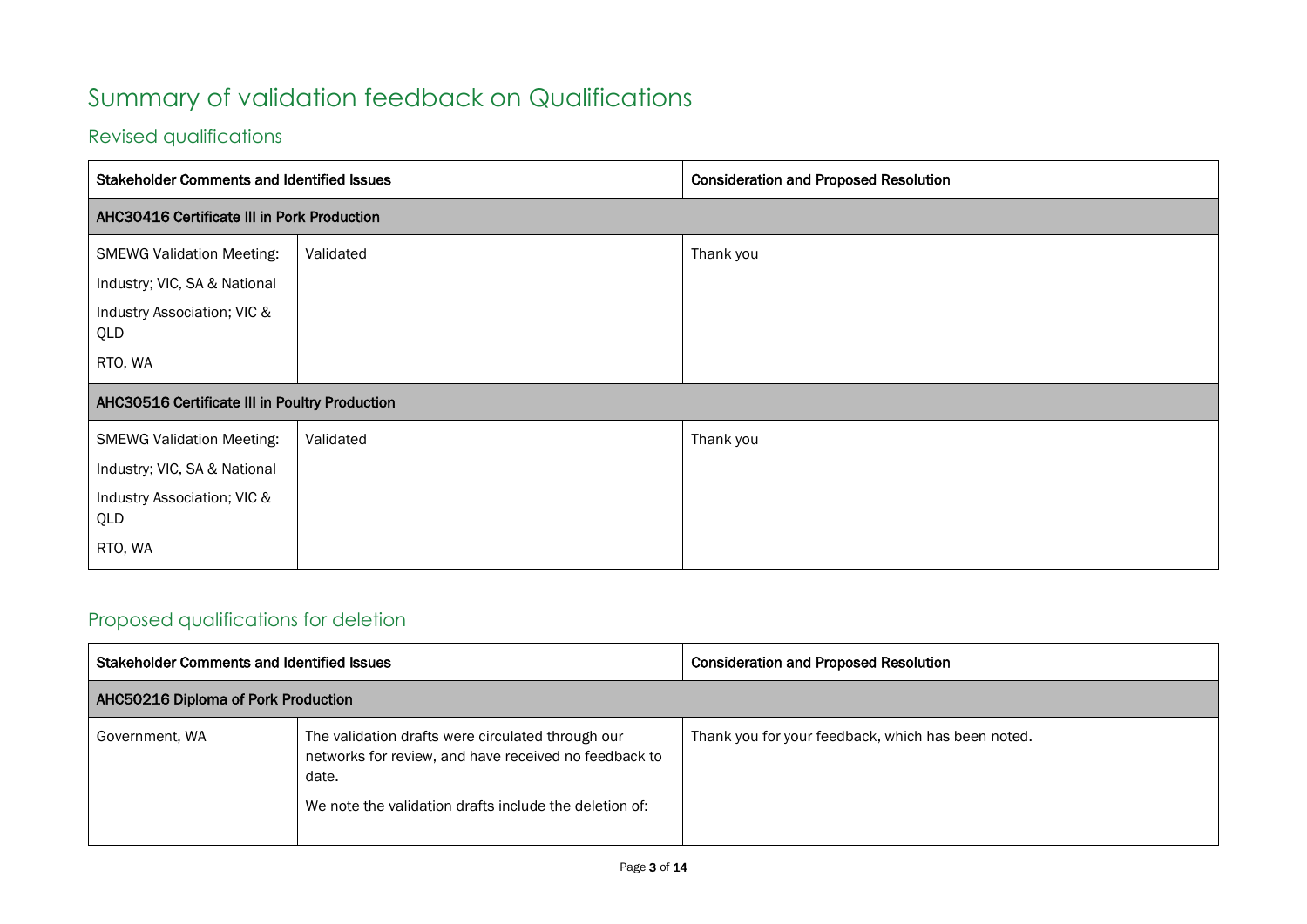| <b>Stakeholder Comments and Identified Issues</b> |                                                                      | <b>Consideration and Proposed Resolution</b>                      |
|---------------------------------------------------|----------------------------------------------------------------------|-------------------------------------------------------------------|
|                                                   | • AHC50216 Dip of Pork Production                                    |                                                                   |
|                                                   | • AHCAIS301 Collect semen                                            |                                                                   |
|                                                   | • AHCAIS302 Process and store semen                                  |                                                                   |
|                                                   | • AHCPLY301 Artificially inseminate poultry                          |                                                                   |
|                                                   | There is no recent activity in these AHC training<br>products in WA. |                                                                   |
| <b>SMEWG Validation Meeting:</b>                  | Delete                                                               | Thank you for the feedback. Your recommendation has been adopted. |
| Industry; VIC, SA & National                      |                                                                      |                                                                   |
| Industry Association; VIC &<br>QLD                |                                                                      |                                                                   |
| RTO, WA                                           |                                                                      |                                                                   |
| <b>IRC Meeting</b>                                | Delete                                                               | Thank you for the feedback. Your recommendation has been adopted. |
|                                                   |                                                                      |                                                                   |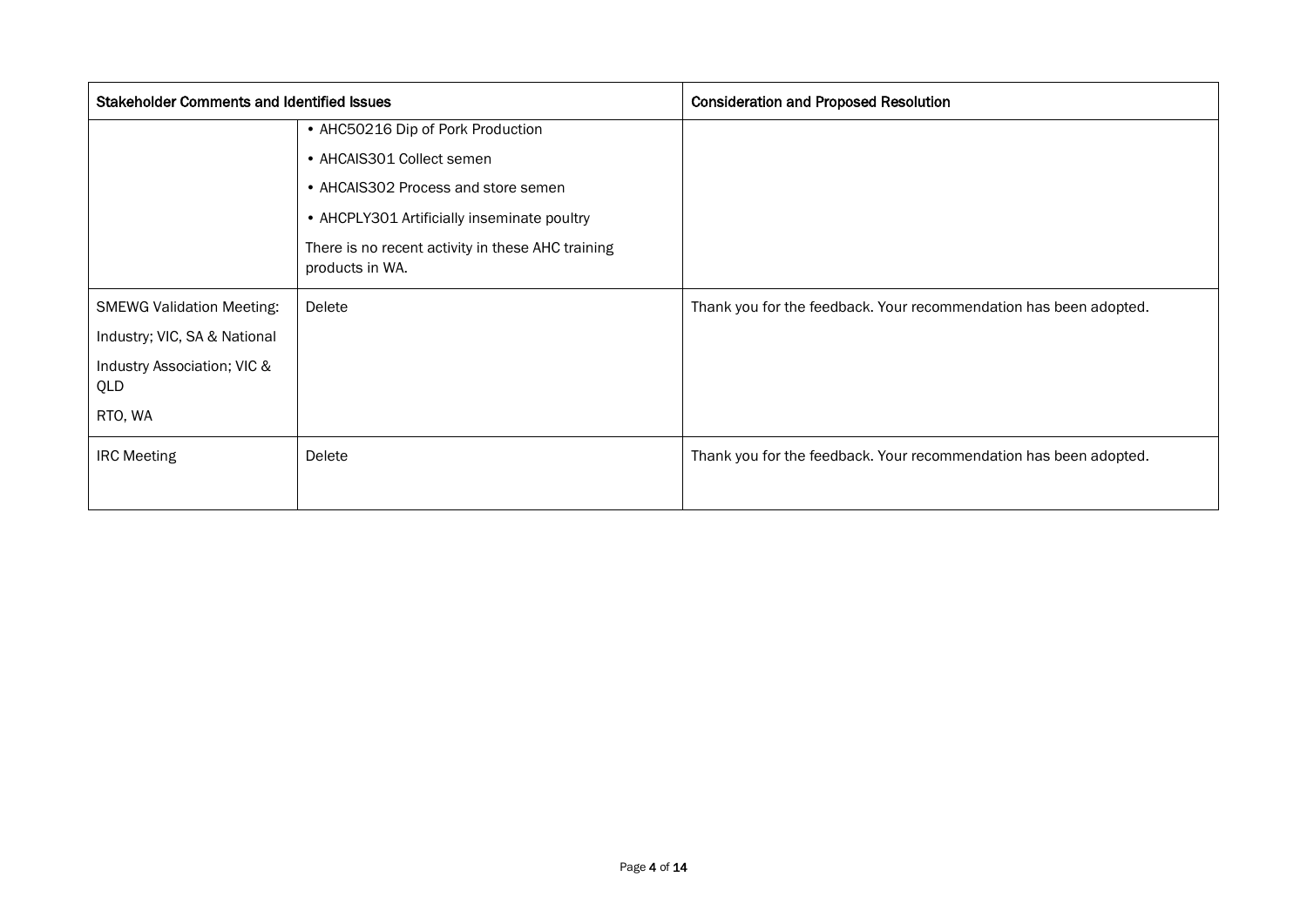### <span id="page-4-0"></span>Summary of validation feedback on Skill Sets

#### <span id="page-4-1"></span>Revised skill sets

| <b>Stakeholder Comments and Identified Issues</b> |                                                                                                          | <b>Consideration and Proposed Resolution</b> |
|---------------------------------------------------|----------------------------------------------------------------------------------------------------------|----------------------------------------------|
|                                                   | AHCSS00122 Pork Industry Stockperson Skill Set (formerly AHCSS00052 Pork Industry Stockperson Skill Set) |                                              |
| <b>SMEWG Validation</b><br>Meeting:               | Validated                                                                                                | Thank you                                    |
| Industry; VIC, SA &<br>National                   |                                                                                                          |                                              |
| Industry Association;<br>VIC & QLD                |                                                                                                          |                                              |
| RTO, WA                                           |                                                                                                          |                                              |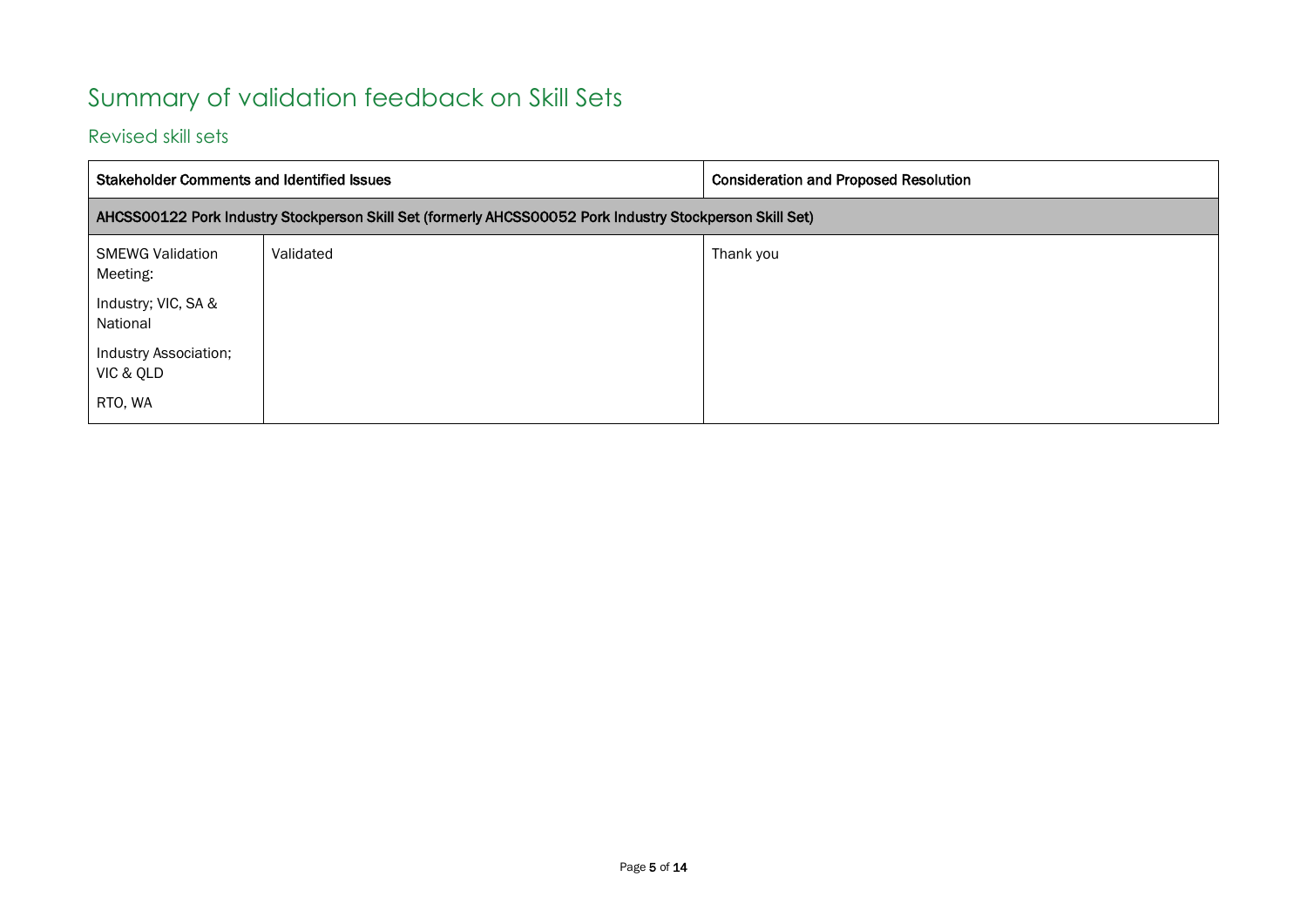## <span id="page-5-0"></span>Summary of validation feedback on Units of Competency

### <span id="page-5-1"></span>Revised units of competency

| <b>Stakeholder Comments and Identified Issues</b> |                                                                                                                              | <b>Consideration and Proposed Resolution</b>                                                                                               |  |
|---------------------------------------------------|------------------------------------------------------------------------------------------------------------------------------|--------------------------------------------------------------------------------------------------------------------------------------------|--|
|                                                   | AHCAIS202 Assist with artificial insemination procedures (formerly AHCAIS201 Assist with artificial insemination procedures) |                                                                                                                                            |  |
| <b>SMEWG Validation Meeting:</b>                  | Validated with minor change made:                                                                                            | Thank you for your feedback, which has been adopted.                                                                                       |  |
| Industry; VIC, SA & National                      | Remove 'and sustainability' from application.                                                                                | The following change has been made to the unit:                                                                                            |  |
| Industry Association; VIC &<br>QLD                |                                                                                                                              | Application: Removed 'and sustainability' from third paragraph.                                                                            |  |
| RTO, WA                                           |                                                                                                                              |                                                                                                                                            |  |
|                                                   | AHCAIS304 Artificially inseminate livestock (formerly AHCAIS303 Artificially inseminate livestock)                           |                                                                                                                                            |  |
| RTO, VIC                                          | Validated                                                                                                                    | Thank you                                                                                                                                  |  |
|                                                   |                                                                                                                              |                                                                                                                                            |  |
| <b>SMEWG Validation Meeting:</b>                  | Validated with minor change made:                                                                                            | Thank you for your feedback, which has been adopted.                                                                                       |  |
| Industry; VIC, SA & National                      | Remove 'and sustainability' from application.                                                                                | The following change has been made to the unit:                                                                                            |  |
| Industry Association; VIC &<br>QLD                |                                                                                                                              | Application: Removed 'and sustainability' from third paragraph.                                                                            |  |
| RTO, WA                                           |                                                                                                                              |                                                                                                                                            |  |
| programs)                                         |                                                                                                                              | AHCAIS402 Supervise artificial breeding and embryo transfer programs (formerly AHCAIS401 Supervise artificial breeding and embryo transfer |  |
| <b>SMEWG Validation Meeting:</b>                  | Validated with minor change made:                                                                                            | Thank you for your feedback, which has been adopted.                                                                                       |  |
| Industry; VIC, SA & National                      | Remove 'and sustainability' from application.                                                                                | The following change has been made to the unit:                                                                                            |  |
| Industry Association; VIC &<br>QLD                |                                                                                                                              | Application: Removed 'and sustainability' from third paragraph.                                                                            |  |
| RTO, WA                                           |                                                                                                                              |                                                                                                                                            |  |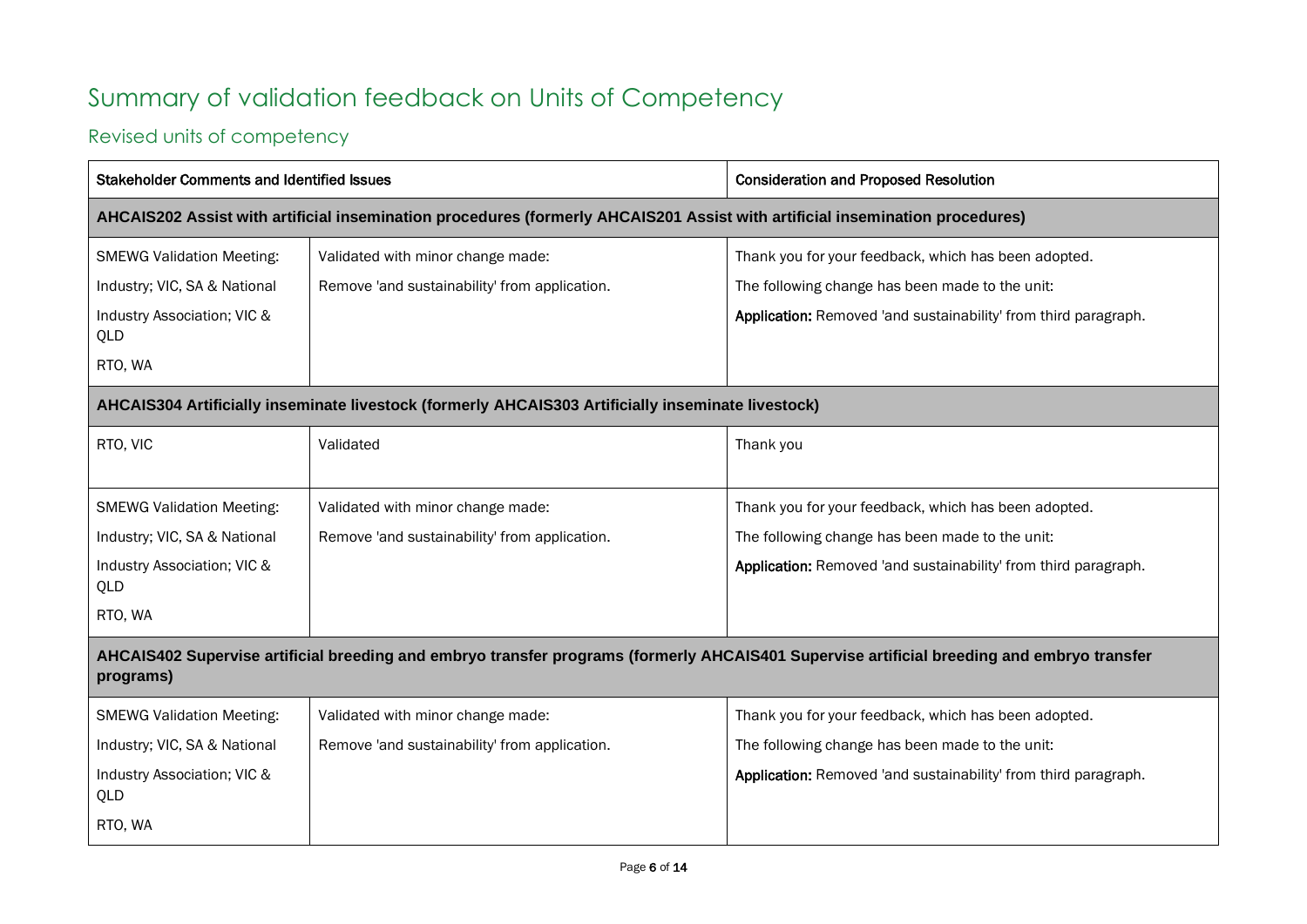| <b>Stakeholder Comments and Identified Issues</b>                                                                 |                                                                                                                                                                                                | <b>Consideration and Proposed Resolution</b>                                                                                                                                                                                                                                                                                                                   |  |
|-------------------------------------------------------------------------------------------------------------------|------------------------------------------------------------------------------------------------------------------------------------------------------------------------------------------------|----------------------------------------------------------------------------------------------------------------------------------------------------------------------------------------------------------------------------------------------------------------------------------------------------------------------------------------------------------------|--|
|                                                                                                                   | AHCLSK219 Carry out birthing duties (formerly AHCLSK203 Carry out birthing duties)                                                                                                             |                                                                                                                                                                                                                                                                                                                                                                |  |
| Government, NT                                                                                                    | Validated if minor change made:<br>PE: "strategies" should be amended to "measures" to better<br>reflect PC 1.8 and the totally different meaning of the words.                                | Thank you for your feedback, which has been adopted.<br>The following changes have been made to the unit:<br>Performance Evidence: changed 'implemented predator control<br>strategies' to 'implemented predator control measures'<br>Knowledge Evidence: changed 'predator behaviour and control<br>procedures' to 'predator behaviour and control measures'. |  |
| <b>SMEWG Validation Meeting:</b><br>Industry; VIC, SA & National<br>Industry Association; VIC &<br>QLD<br>RTO, WA | Validated with minor changes made:<br>RE: PE & KE: "control strategies" should be amended to<br>"control measures" to better reflect PC 1.8 and the totally<br>different meaning of the words. | Thank you for your feedback, which has been adopted.<br>The following changes have been made to the unit:<br>Performance Evidence: changed 'implemented predator control<br>strategies' to 'implemented predator control measures'<br>Knowledge Evidence: changed 'predator behaviour and control<br>procedures' to 'predator behaviour and control measures'. |  |
|                                                                                                                   | AHCLSK220 Monitor livestock to parturition (formerly AHCLSK208 Monitor livestock to parturition)                                                                                               |                                                                                                                                                                                                                                                                                                                                                                |  |
| <b>SMEWG Validation Meeting:</b><br>Industry; VIC, SA & National<br>Industry Association; VIC &<br>QLD<br>RTO, WA | Validated                                                                                                                                                                                      | Thank you                                                                                                                                                                                                                                                                                                                                                      |  |
|                                                                                                                   | AHCLSK330 Implement procedures for calving (formerly AHCLSK329 Implement procedures for calving)                                                                                               |                                                                                                                                                                                                                                                                                                                                                                |  |
| RTO, VIC                                                                                                          | Validated if minor change made:<br>May need more emphasis on pre and post calving health of<br>the cow, clinical and sub clinical                                                              | Thank you for your feedback, which has been adopted.<br>The following change has been made to the unit:<br>Knowledge Evidence: added 'pre and post calving health of cow,<br>including clinical and sub-clinical health'.                                                                                                                                      |  |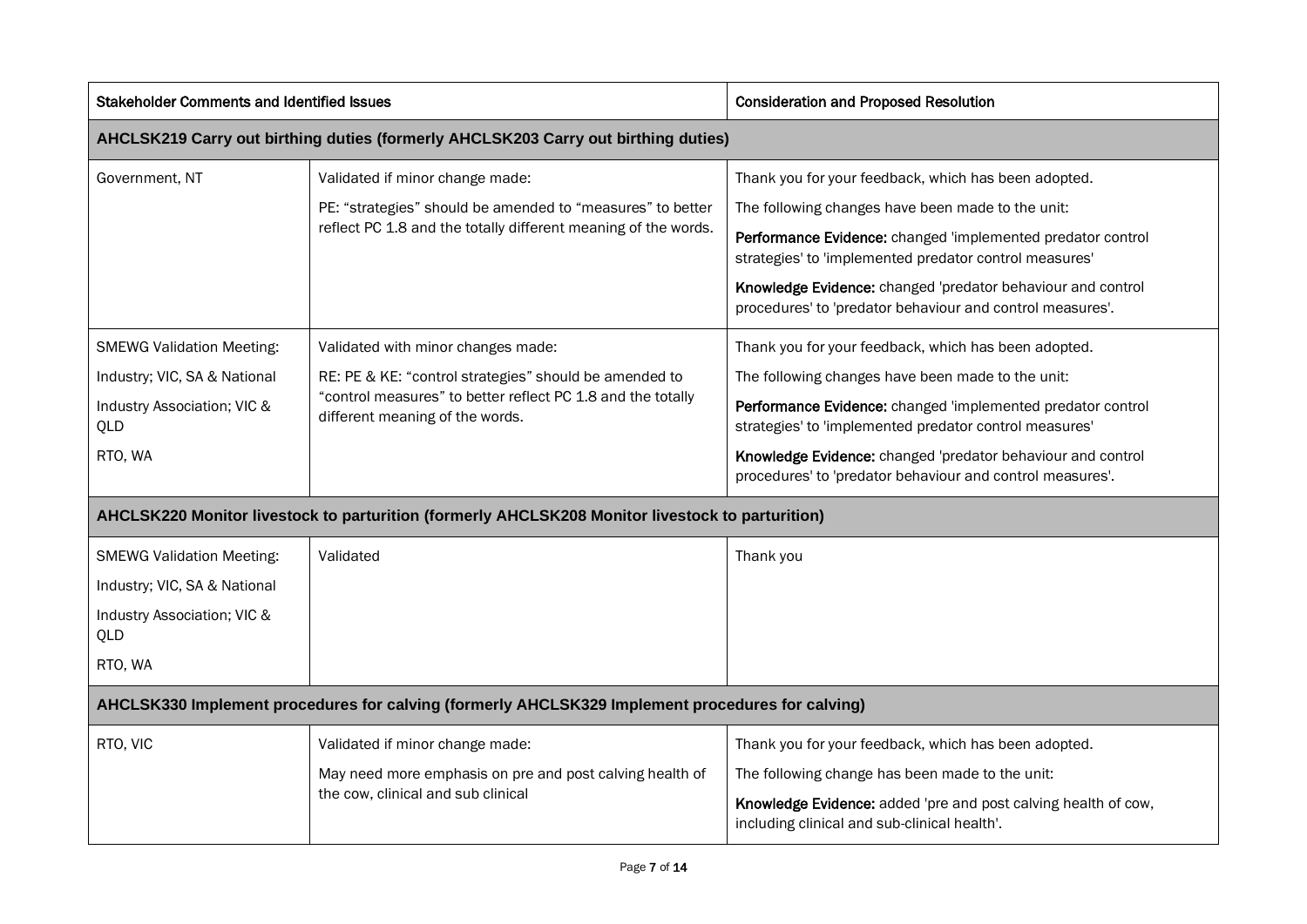| <b>Stakeholder Comments and Identified Issues</b> |                                                                                | <b>Consideration and Proposed Resolution</b>                                                                                                  |  |  |
|---------------------------------------------------|--------------------------------------------------------------------------------|-----------------------------------------------------------------------------------------------------------------------------------------------|--|--|
| <b>SMEWG Validation Meeting:</b>                  | Validated with minor change made:                                              | Thank you for your feedback, which has been adopted.                                                                                          |  |  |
| Industry; VIC, SA & National                      | KE: add more emphasis on pre and post calving health of the                    | The following change has been made to the unit:                                                                                               |  |  |
| Industry Association; VIC &<br>QLD                | cow, clinical and sub clinical                                                 | Knowledge Evidence: added 'pre and post calving health of cow,<br>including clinical and sub-clinical health'.                                |  |  |
| RTO, WA                                           |                                                                                |                                                                                                                                               |  |  |
| spaying cattle)                                   |                                                                                | AHCLSK338 Conduct dropped ovary technique procedures for spaying cattle (formerly AHCLSK335 Conduct dropped ovary technique procedures for    |  |  |
| <b>SMEWG Validation Meeting:</b>                  | Validated with minor change made:                                              | Thank you for your feedback, which has been adopted.                                                                                          |  |  |
| Industry; VIC, SA & National                      | Remove prerequisite unit 'AHCLSK3XX pregnancy test                             | The following change has been made to the unit:                                                                                               |  |  |
| Industry Association; VIC &                       | livestock'                                                                     | Prerequisite unit: Removed in toto                                                                                                            |  |  |
| QLD<br>RTO, WA                                    | Remove performance criteria 2.6                                                | Performance Criteria: PC 2.6 removed in toto, and renumbered PC's that<br>follow.                                                             |  |  |
|                                                   | AHCLSK339 Pregnancy test livestock (formerly AHCLSK408 Pregnancy test animals) |                                                                                                                                               |  |  |
| <b>SMEWG Validation Meeting:</b>                  | Validated with minor change made:                                              | Thank you for your feedback, which has been adopted.                                                                                          |  |  |
| Industry; VIC, SA & National                      | Add 'ultrasound or' to performance evidence, second                            | The following change has been made to the unit:                                                                                               |  |  |
| Industry Association; VIC &<br>QLD                | paragraph.                                                                     | Performance Evidence: Second paragraph, added 'ultrasound or'.                                                                                |  |  |
| RTO, WA                                           |                                                                                |                                                                                                                                               |  |  |
| fertility management of livestock)                |                                                                                | AHCLSK341 Coordinate artificial insemination and fertility management of livestock (formerly AHCLSK312 Coordinate artificial insemination and |  |  |
| RTO, VIC                                          | Validated                                                                      | Thank you                                                                                                                                     |  |  |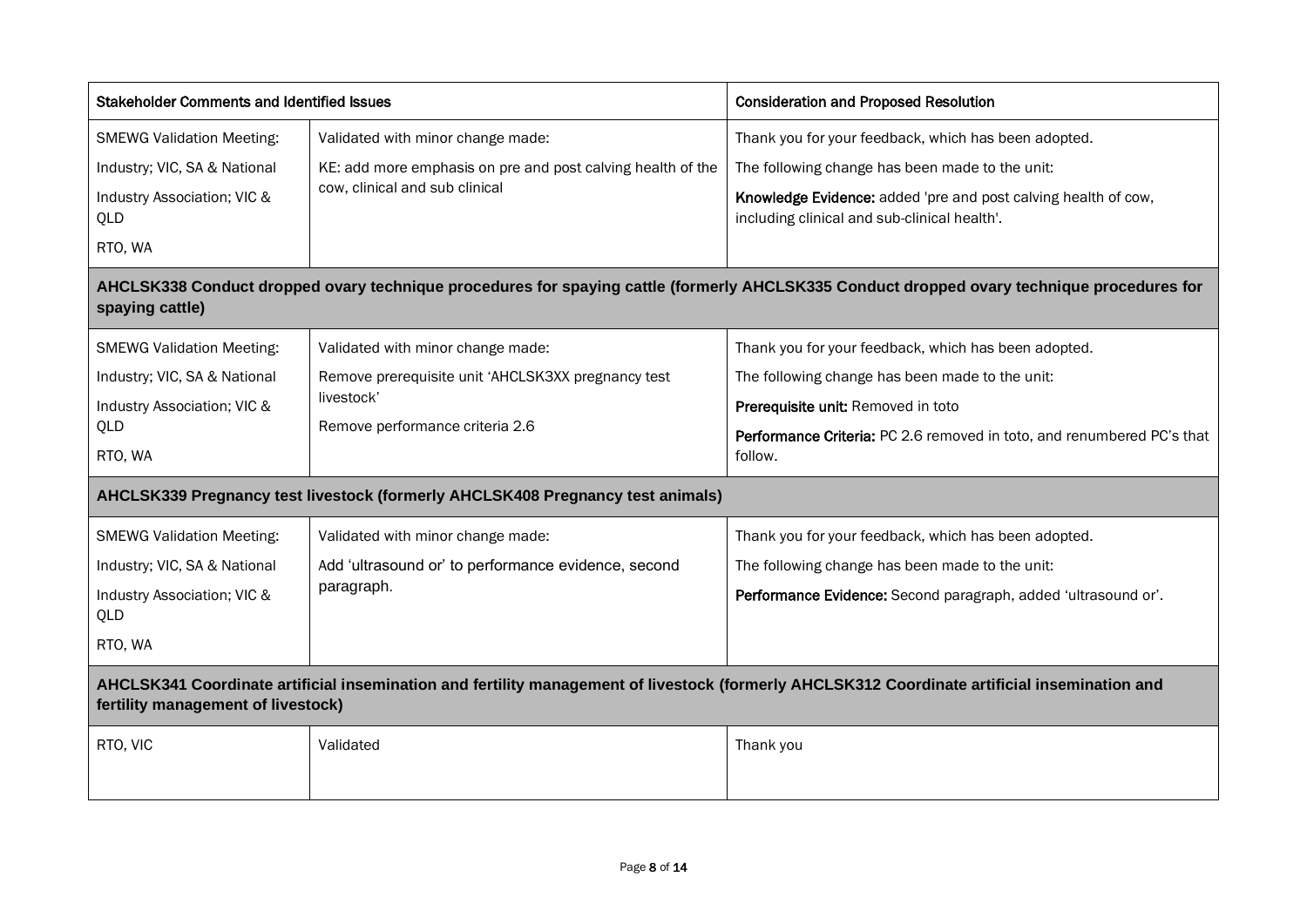| <b>Stakeholder Comments and Identified Issues</b> |                                                                                                            | <b>Consideration and Proposed Resolution</b>                                                                                               |
|---------------------------------------------------|------------------------------------------------------------------------------------------------------------|--------------------------------------------------------------------------------------------------------------------------------------------|
| <b>SMEWG Validation Meeting:</b>                  | Validated                                                                                                  | Thank you                                                                                                                                  |
| Industry; VIC, SA & National                      |                                                                                                            |                                                                                                                                            |
| Industry Association; VIC &<br>QLD                |                                                                                                            |                                                                                                                                            |
| RTO, WA                                           |                                                                                                            |                                                                                                                                            |
|                                                   | AHCLSK342 Prepare animals for parturition (formerly AHCLSK314 Prepare animals for parturition)             |                                                                                                                                            |
| <b>SMEWG Validation Meeting:</b>                  | Validated                                                                                                  | Thank you                                                                                                                                  |
| Industry; VIC, SA & National                      |                                                                                                            |                                                                                                                                            |
| Industry Association; VIC &<br>QLD                |                                                                                                            |                                                                                                                                            |
| RTO, WA                                           |                                                                                                            |                                                                                                                                            |
|                                                   |                                                                                                            | AHCLSK343 Prepare for and implement natural mating of livestock (formerly AHCLSK315 Prepare for and implement natural mating of livestock) |
| <b>SMEWG Validation Meeting:</b>                  | Validated                                                                                                  | Thank you                                                                                                                                  |
| Industry; VIC, SA & National                      |                                                                                                            |                                                                                                                                            |
| Industry Association; VIC &<br>QLD                |                                                                                                            |                                                                                                                                            |
| RTO, WA                                           |                                                                                                            |                                                                                                                                            |
|                                                   | AHCLSK421 Supervise natural mating of livestock (formerly AHCLSK411 Supervise natural mating of livestock) |                                                                                                                                            |
| <b>SMEWG Validation Meeting:</b>                  | Validated                                                                                                  | Thank you                                                                                                                                  |
| Industry; VIC, SA & National                      |                                                                                                            |                                                                                                                                            |
| Industry Association; VIC &<br>QLD                |                                                                                                            |                                                                                                                                            |
| RTO, WA                                           |                                                                                                            |                                                                                                                                            |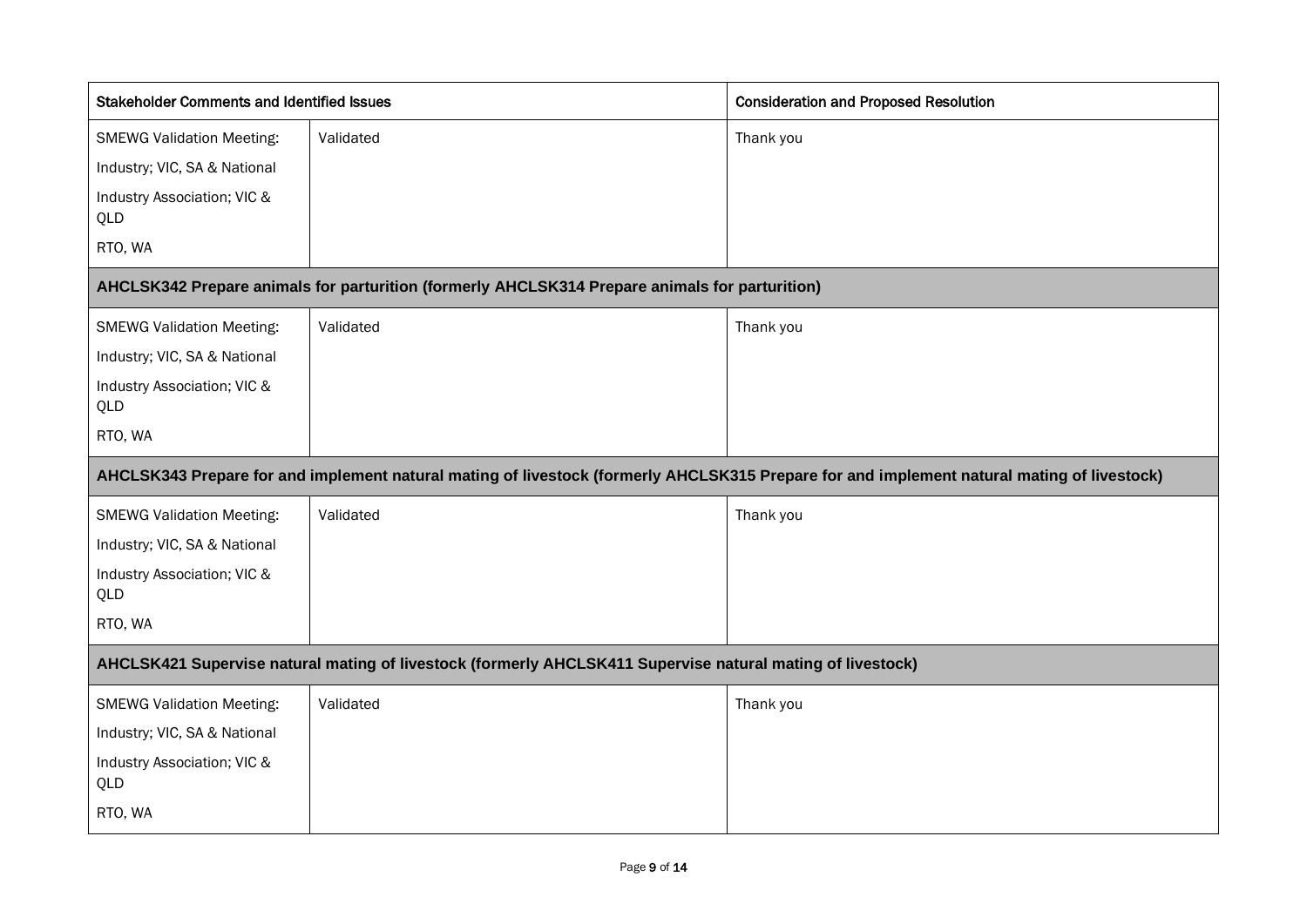| <b>Stakeholder Comments and Identified Issues</b>                                                                  | <b>Consideration and Proposed Resolution</b>                                                                                                    |  |
|--------------------------------------------------------------------------------------------------------------------|-------------------------------------------------------------------------------------------------------------------------------------------------|--|
| AHCLSK422 Identify and select animals for breeding (formerly AHCLSK416 Identify and select animals for breeding)   |                                                                                                                                                 |  |
| Validated                                                                                                          | Thank you                                                                                                                                       |  |
|                                                                                                                    |                                                                                                                                                 |  |
| Validated                                                                                                          | Thank you                                                                                                                                       |  |
|                                                                                                                    |                                                                                                                                                 |  |
|                                                                                                                    |                                                                                                                                                 |  |
|                                                                                                                    |                                                                                                                                                 |  |
| to improve livestock through genetics)                                                                             | AHCLSK508 Plan, monitor and evaluate strategies to improve livestock through genetics (formerly AHCLSK507 Plan, monitor and evaluate strategies |  |
| Validated                                                                                                          | Thank you                                                                                                                                       |  |
| Validated                                                                                                          | Thank you                                                                                                                                       |  |
|                                                                                                                    |                                                                                                                                                 |  |
|                                                                                                                    |                                                                                                                                                 |  |
|                                                                                                                    |                                                                                                                                                 |  |
| AHCLSK509 Develop and implement a breeding strategy (formerly AHCLSK503 Develop and implement a breeding strategy) |                                                                                                                                                 |  |
| Validated                                                                                                          | Thank you                                                                                                                                       |  |
|                                                                                                                    |                                                                                                                                                 |  |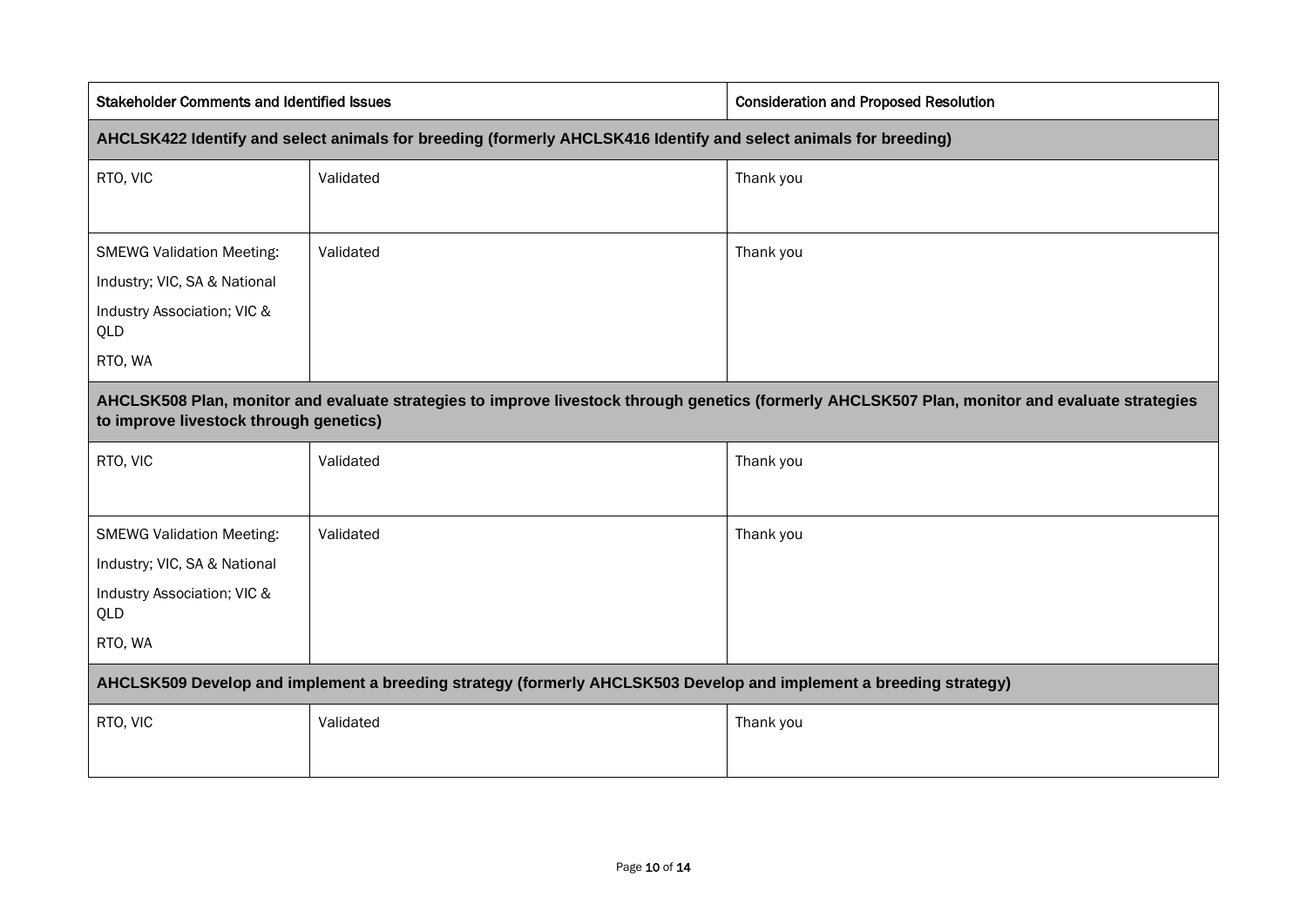| <b>Stakeholder Comments and Identified Issues</b> |                                                                                                              | <b>Consideration and Proposed Resolution</b> |
|---------------------------------------------------|--------------------------------------------------------------------------------------------------------------|----------------------------------------------|
| <b>SMEWG Validation Meeting:</b>                  | Validated                                                                                                    | Thank you                                    |
| Industry; VIC, SA & National                      |                                                                                                              |                                              |
| Industry Association; VIC &<br>QLD                |                                                                                                              |                                              |
| RTO, WA                                           |                                                                                                              |                                              |
|                                                   | AHCLSK510 Develop production plans for livestock (formerly AHCLSK505 Develop production plans for livestock) |                                              |
| <b>SMEWG Validation Meeting:</b>                  | Validated                                                                                                    | Thank you                                    |
| Industry; VIC, SA & National                      |                                                                                                              |                                              |
| Industry Association; VIC &<br>QLD                |                                                                                                              |                                              |
| RTO, WA                                           |                                                                                                              |                                              |
|                                                   | AHCPRK307 Mate pigs naturally (formerly AHCPRK304 Mate pigs and monitor dry sow performance)                 |                                              |
|                                                   |                                                                                                              |                                              |
| <b>SMEWG Validation Meeting:</b>                  | Validated                                                                                                    | Thank you                                    |
| Industry; VIC, SA & National                      |                                                                                                              |                                              |
| Industry Association; VIC &<br>QLD                |                                                                                                              |                                              |
| RTO, WA                                           |                                                                                                              |                                              |
|                                                   | AHCPRK308 Monitor dry sow performance (formerly AHCPRK304 Mate pigs and monitor dry sow performance)         |                                              |
| <b>SMEWG Validation Meeting:</b>                  | Validated                                                                                                    | Thank you                                    |
| Industry; VIC, SA & National                      |                                                                                                              |                                              |
| Industry Association; VIC &<br>QLD                |                                                                                                              |                                              |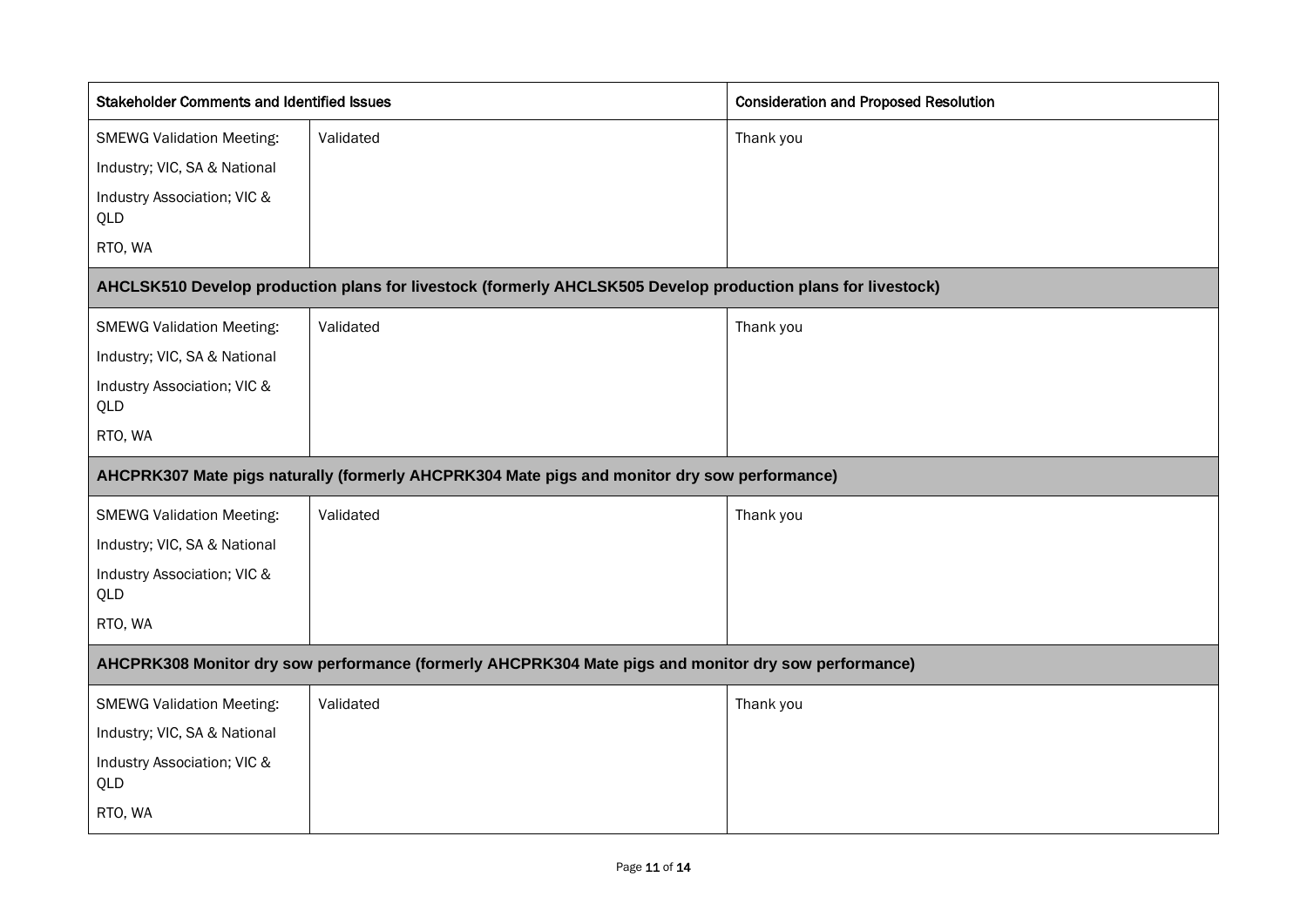| <b>Stakeholder Comments and Identified Issues</b>                                        |           | <b>Consideration and Proposed Resolution</b> |  |  |
|------------------------------------------------------------------------------------------|-----------|----------------------------------------------|--|--|
| AHCPRK309 Pregnancy test pigs (formerly AHCPRK301 Pregnancy test pigs)                   |           |                                              |  |  |
| <b>SMEWG Validation Meeting:</b>                                                         | Validated | Thank you                                    |  |  |
| Industry; VIC, SA & National                                                             |           |                                              |  |  |
| Industry Association; VIC &<br>QLD                                                       |           |                                              |  |  |
| RTO, WA                                                                                  |           |                                              |  |  |
| AHCPRK310 Artificially inseminate pigs (formerly AHCPRK303 Artificially inseminate pigs) |           |                                              |  |  |
| <b>SMEWG Validation Meeting:</b>                                                         | Validated | Thank you                                    |  |  |
| Industry; VIC, SA & National                                                             |           |                                              |  |  |
| Industry Association; VIC &<br>QLD                                                       |           |                                              |  |  |
| RTO, WA                                                                                  |           |                                              |  |  |

### <span id="page-11-0"></span>Proposed units of competency for deletion

| <b>Stakeholder Comments and Identified Issues</b> |        | <b>Consideration and Proposed Resolution</b>                      |  |  |
|---------------------------------------------------|--------|-------------------------------------------------------------------|--|--|
| <b>AHCAIS301 Collect Semen</b>                    |        |                                                                   |  |  |
| <b>SMEWG Validation Meeting:</b>                  | Delete | Thank you for the feedback. Your recommendation has been adopted. |  |  |
| Industry; VIC, SA & National                      |        |                                                                   |  |  |
| Industry Association; VIC &<br>QLD                |        |                                                                   |  |  |
| RTO, WA                                           |        |                                                                   |  |  |
| <b>IRC Meeting</b>                                | Delete | Thank you for the feedback. Your recommendation has been adopted. |  |  |
|                                                   |        |                                                                   |  |  |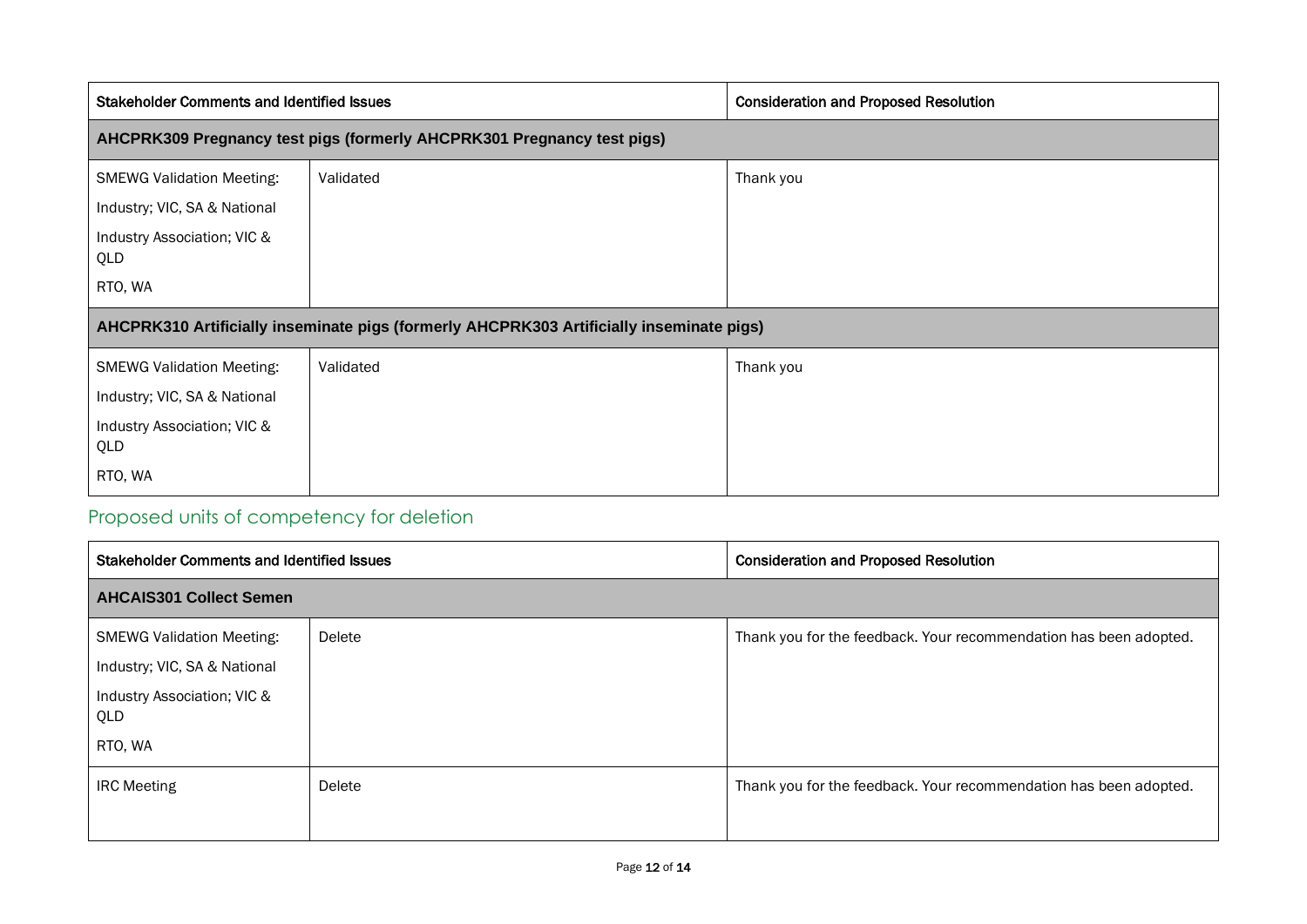| <b>Stakeholder Comments and Identified Issues</b>  |                                                                                                                                                                                                                                                                                                            | <b>Consideration and Proposed Resolution</b>                                                                                                                                                                                                                     |  |  |
|----------------------------------------------------|------------------------------------------------------------------------------------------------------------------------------------------------------------------------------------------------------------------------------------------------------------------------------------------------------------|------------------------------------------------------------------------------------------------------------------------------------------------------------------------------------------------------------------------------------------------------------------|--|--|
| <b>AHCAIS302 Process and store semen</b>           |                                                                                                                                                                                                                                                                                                            |                                                                                                                                                                                                                                                                  |  |  |
| <b>SMEWG Validation Meeting:</b>                   | Delete                                                                                                                                                                                                                                                                                                     | Thank you for the feedback. Your recommendation has been adopted.                                                                                                                                                                                                |  |  |
| Industry; VIC, SA & National                       |                                                                                                                                                                                                                                                                                                            |                                                                                                                                                                                                                                                                  |  |  |
| Industry Association; VIC &<br>QLD                 |                                                                                                                                                                                                                                                                                                            |                                                                                                                                                                                                                                                                  |  |  |
| RTO, WA                                            |                                                                                                                                                                                                                                                                                                            |                                                                                                                                                                                                                                                                  |  |  |
| <b>IRC Meeting</b>                                 | Delete                                                                                                                                                                                                                                                                                                     | Thank you for the feedback. Your recommendation has been adopted.                                                                                                                                                                                                |  |  |
| AHCLSK302 Mate and monitor reproduction of alpacas |                                                                                                                                                                                                                                                                                                            |                                                                                                                                                                                                                                                                  |  |  |
| <b>SMEWG Validation Meeting:</b>                   | Delete due to low/no enrolments                                                                                                                                                                                                                                                                            | Adopted. Note: Unit reinstated for delivery following feedback from SA                                                                                                                                                                                           |  |  |
| Industry; VIC, SA & National                       |                                                                                                                                                                                                                                                                                                            | RTO (refer below).                                                                                                                                                                                                                                               |  |  |
| Industry Association; VIC &<br>QLD                 |                                                                                                                                                                                                                                                                                                            |                                                                                                                                                                                                                                                                  |  |  |
| RTO, WA                                            |                                                                                                                                                                                                                                                                                                            |                                                                                                                                                                                                                                                                  |  |  |
| <b>IRC Meeting</b>                                 | Delete due to low/no enrolments                                                                                                                                                                                                                                                                            | Adopted. Note: Unit reinstated for delivery following feedback from SA<br>RTO (refer below).                                                                                                                                                                     |  |  |
| RTO, SA                                            | I had approximately 40 students do the unit last year                                                                                                                                                                                                                                                      | Thank you for your feedback, The information has been passed to both<br>the SMEWG and IRC who all agree the unit should not be proposed for<br>deletion. This unit has been reviewed by industry experts to ensure the<br>unit continues to meet industry needs. |  |  |
|                                                    | This year I have 58 students undergoing training in this unit,<br>who have had two full days face to face theory sessions and<br>three practical field trips to a large alpaca breeding property<br>in SA. They have gained a wealth of knowledge and<br>experience, learning hands on with (alpaca stud). |                                                                                                                                                                                                                                                                  |  |  |